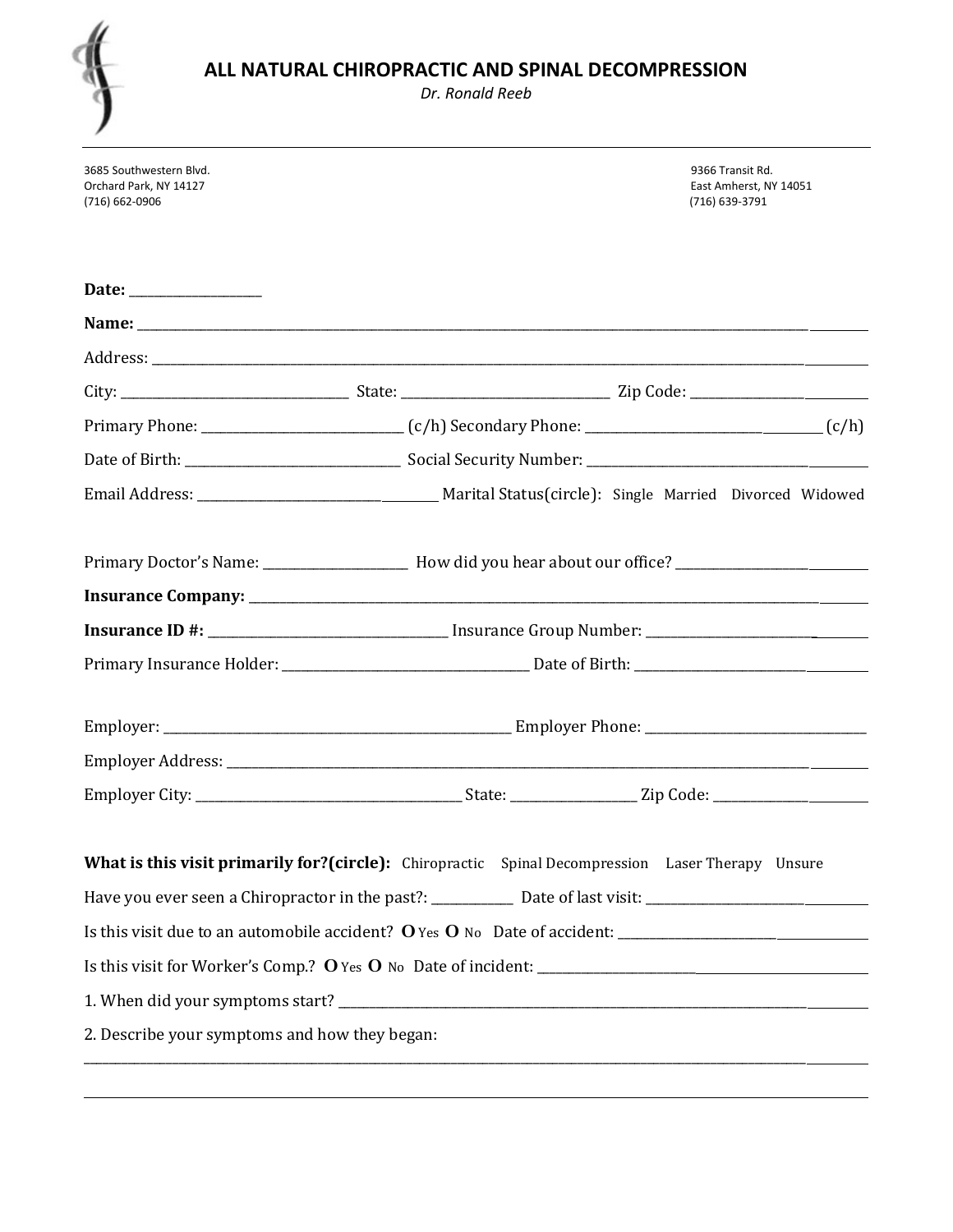Dr. Ronald Reeb

| $\lambda$ |    |   |  |
|-----------|----|---|--|
|           | ۷  |   |  |
|           |    | Y |  |
|           | v. |   |  |

| 3685 Southwestern Blvd.<br>Orchard Park, NY 14127<br>(716) 662-0906                                                                                    |                                                                                   |              |              |   |   |   |                      |                                                                                               |   |                                 | 9366 Transit Rd.<br>East Amherst, NY 14051<br>(716) 639-3791 |                                                |
|--------------------------------------------------------------------------------------------------------------------------------------------------------|-----------------------------------------------------------------------------------|--------------|--------------|---|---|---|----------------------|-----------------------------------------------------------------------------------------------|---|---------------------------------|--------------------------------------------------------------|------------------------------------------------|
|                                                                                                                                                        |                                                                                   |              |              |   |   |   |                      | <b>Patient Health Ouestionnaire</b>                                                           |   |                                 |                                                              |                                                |
|                                                                                                                                                        | 3. How often do you experience your symptoms?                                     |              |              |   |   |   |                      |                                                                                               |   |                                 |                                                              | 4. What describes the nature of your symptoms? |
| a. Constantly (78-100% of the day)<br>b. Frequently (51-75% of the day)<br>c. Occasionally (26-50% of the day)<br>d. Intermittently (0-25% of the day) |                                                                                   |              |              |   |   |   |                      | b. Shooting<br>a. Sharp<br>c. Dull Ache<br>d. Burning<br>f. Tingling<br>e. Numb               |   |                                 |                                                              |                                                |
|                                                                                                                                                        | 5. How are your symptoms changing?                                                |              |              |   |   |   |                      |                                                                                               |   |                                 | 6. Who have you seen for your symptoms?                      |                                                |
| a. Getting Better<br>b. Not Changing<br>c. Getting Worse                                                                                               |                                                                                   |              |              |   |   |   |                      | A. No One<br><b>B.</b> Medical Doctor<br>D. Physical Therapist<br>C. Chiropractor<br>E. Other |   |                                 |                                                              |                                                |
|                                                                                                                                                        | What/when was your most recent treatment? :_                                      |              |              |   |   |   |                      |                                                                                               |   |                                 |                                                              |                                                |
|                                                                                                                                                        | 7. How bad are your symptoms at their: (circle)                                   |              |              |   |   |   |                      |                                                                                               |   |                                 |                                                              |                                                |
|                                                                                                                                                        |                                                                                   | None         |              |   |   |   |                      |                                                                                               |   |                                 | Unbearable                                                   |                                                |
|                                                                                                                                                        | worst                                                                             | 1            | $\mathbf{2}$ | 3 | 4 | 5 | 6                    | 7                                                                                             | 8 | 9                               | <b>10</b>                                                    |                                                |
|                                                                                                                                                        | best                                                                              | $\mathbf{1}$ | $\mathbf{2}$ | 3 | 4 | 5 | 6                    | 7                                                                                             | 8 | 9                               | 10                                                           |                                                |
|                                                                                                                                                        | 8. How do your symptoms affect your ability to perform daily activities? (circle) |              |              |   |   |   |                      |                                                                                               |   |                                 |                                                              |                                                |
| $\bf{0}$                                                                                                                                               | $\mathbf{1}$                                                                      | $\mathbf{2}$ | 3            | 4 |   | 5 | 6                    | 7                                                                                             | 8 |                                 | 9                                                            | 10                                             |
| No<br>Mild, forgotten<br>Moderate, interferes<br>Limiting, prevents<br>Complaints<br>with activity<br>with activity<br>full activity                   |                                                                                   |              |              |   |   |   | Intense, preoccupied | with seeking relief                                                                           |   | Severe, no<br>activity possible |                                                              |                                                |
|                                                                                                                                                        | 9. What activities make your symptoms worse:                                      |              |              |   |   |   |                      |                                                                                               |   |                                 |                                                              |                                                |
|                                                                                                                                                        | 10. What activities make your symptoms better:                                    |              |              |   |   |   |                      |                                                                                               |   |                                 |                                                              |                                                |
|                                                                                                                                                        | 11. What tests have you had for your symptoms and when were they performed?       |              |              |   |   |   |                      |                                                                                               |   |                                 |                                                              |                                                |
|                                                                                                                                                        |                                                                                   |              |              |   |   |   |                      |                                                                                               |   |                                 |                                                              |                                                |
|                                                                                                                                                        |                                                                                   |              |              |   |   |   |                      |                                                                                               |   |                                 |                                                              |                                                |
|                                                                                                                                                        | 12. What do you hope to get from your visit/treatment (circle all that apply):    |              |              |   |   |   |                      |                                                                                               |   |                                 |                                                              |                                                |
| 1. Reduce Symptoms<br>3. Explanation of condition/treatment<br>5. How to prevent this from occurring again                                             |                                                                                   |              |              |   |   |   |                      | 2. Resume/Increase Activities<br>4. Learn how to take care of this on my own                  |   |                                 |                                                              |                                                |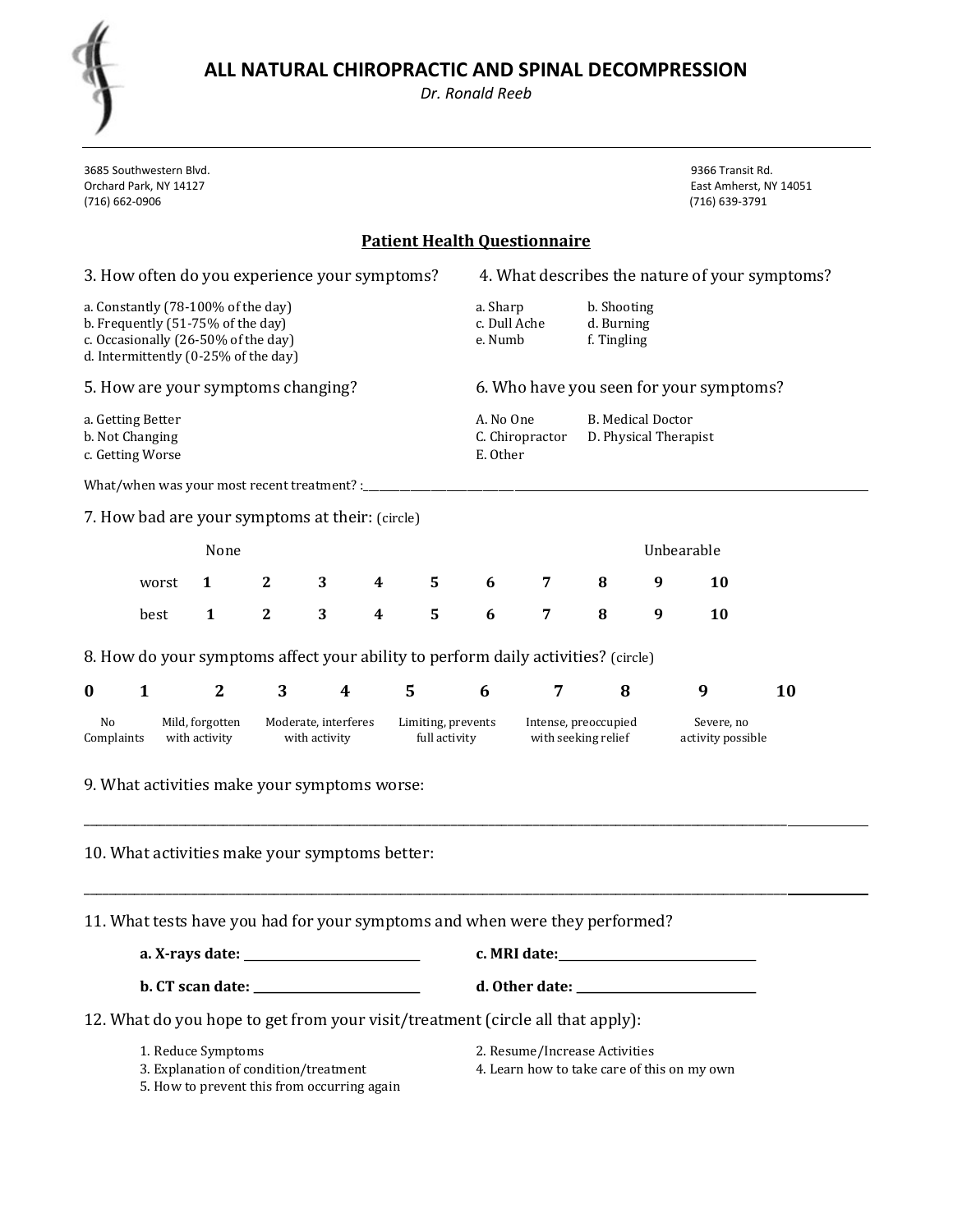

 $\overline{a}$ 

Dr. Ronald Reeb

| (716) 662-0906        | 3685 Southwestern Blvd.<br>Orchard Park, NY 14127                                                                                                                                                                          |              |          |                           |                | 9366 Transit Rd.<br>East Amherst, NY 14051<br>(716) 639-3791 |                   |                         |
|-----------------------|----------------------------------------------------------------------------------------------------------------------------------------------------------------------------------------------------------------------------|--------------|----------|---------------------------|----------------|--------------------------------------------------------------|-------------------|-------------------------|
|                       | What type of regular exercise do you perform?                                                                                                                                                                              |              |          | <b>O</b> None             | <b>O</b> Light |                                                              | <b>O</b> Moderate | <b>O</b> Strenuous      |
|                       |                                                                                                                                                                                                                            |              |          |                           |                |                                                              |                   |                         |
|                       |                                                                                                                                                                                                                            |              |          |                           |                |                                                              |                   |                         |
|                       | What is your height and weight?                                                                                                                                                                                            |              |          |                           |                |                                                              |                   | Weight: New York 1997   |
|                       | For each of the following conditions listed below, place a check in the 'Past' column if you have had the<br>condition in the past. If you currently have a condition listed below, place a check in the 'Present' column. |              |          |                           |                |                                                              |                   |                         |
| Present<br><u>ist</u> |                                                                                                                                                                                                                            | Past         | Present  |                           |                | Past                                                         | Present           |                         |
| $\Omega$              | Headaches                                                                                                                                                                                                                  | $\mathbf{O}$ | $\Omega$ | High Blood Pressure       |                | $\Omega$                                                     | $\Omega$          | <b>Diabetes</b>         |
| O                     | Neck Pain                                                                                                                                                                                                                  | $\mathbf O$  | $\Omega$ | Heart Attack              |                | $\mathbf O$                                                  | $\Omega$          | <b>Excessive Thirst</b> |
| O                     | Upper Back Pain                                                                                                                                                                                                            | $\mathbf O$  | $\Omega$ | <b>Chest Pains</b>        |                | O                                                            | $\Omega$          | Epilepsy                |
| O                     | Mid Back Pain                                                                                                                                                                                                              | $\mathbf O$  | $\Omega$ | Stroke                    |                | O                                                            | $\Omega$          | HIV/AIDS                |
| $\mathbf O$           | Lower Back Pain                                                                                                                                                                                                            | O            | $\Omega$ | Angina                    |                | O                                                            | $\Omega$          | Drug/Alcohol Abuse      |
| ⌒                     | Shoulder Dain                                                                                                                                                                                                              | ⌒            | ⌒        | Kidnov Stonos / Disordors |                | $\mathbf{\Omega}$                                            | $\sim$            | Allorgias               |

| Past        | Present  |                             | Past        | Present |                            | Past         | Present                     |                              |
|-------------|----------|-----------------------------|-------------|---------|----------------------------|--------------|-----------------------------|------------------------------|
| O           | O        | Headaches                   | O           | O       | <b>High Blood Pressure</b> | 0            | $\Omega$                    | <b>Diabetes</b>              |
| O           | $\Omega$ | Neck Pain                   | O           | O       | Heart Attack               | O            | $\mathbf 0$                 | <b>Excessive Thirst</b>      |
| O           | O        | Upper Back Pain             | O           | O       | <b>Chest Pains</b>         | O            | $\mathbf O$                 | Epilepsy                     |
| O           | O        | Mid Back Pain               | O           | O       | Stroke                     | O            | O                           | HIV/AIDS                     |
| O           | O        | Lower Back Pain             | O           | O       | Angina                     | O            | $\mathbf O$                 | Drug/Alcohol Abuse           |
| O           | O        | Shoulder Pain               | O           | O       | Kidney Stones / Disorders  | O            | $\mathbf 0$                 | Allergies                    |
| O           | O        | Elbow/Upper Arm Pain        | O           | O       | Systemic Lupus             | O            | $\mathbf O$                 | Depression                   |
| O           | O        | Wrist Pain                  | O           | O       | <b>Bladder Infection</b>   | O            | $\mathbf 0$                 | Dermatitis / Eczema          |
| O           | O        | Hand Pain                   | O           | O       | Painful/Frequent Urination | O            | O                           | Bloating / Diarrhea          |
| O           | O        | Hip/Upper Leg Pain          | $\Omega$    | O       | Loss of Bladder Control    | $\Omega$     | $\mathbf 0$                 | Constipation / Hemorrhoids   |
| O           | O        | Knee/Lower Leg Pain         | O           | O       | Prostate Problem           | O            | $\mathbf O$                 | Difficulty concentrating     |
| O           | O        | Ankle/Foot Pain             | O           | O       | Abnormal Weight Gain/Loss  | $\mathbf{O}$ | $\mathbf 0$                 | Low energy                   |
| O           | O        | Jaw Pain                    | O           | O       | Loss of Appetite           | O            | $\mathbf O$                 | Mood swings / Irritability   |
| O           | O        | Joint Swelling/Stiffness    | $\mathbf 0$ | O       | Ulcer                      | O            | $\mathbf 0$                 | Seasonal allergies           |
| $\mathbf 0$ | $\Omega$ | Arthritis                   | O           | O       | Hepatitis                  | O            | $\mathbf 0$                 | Weakened Immune System       |
| O           | O        | <b>Rheumatoid Arthritis</b> | O           | O       | Liver/Gallbladder Disorder | $\mathbf 0$  | O                           | Do you use tobacco products? |
| $\mathbf 0$ | O        | General Fatigue             | O           | O       | Cancer                     |              | <b>Female Patients Only</b> |                              |
| O           | O        | Muscular Incoordination     | $\Omega$    | O       | Tumor                      | O            | O                           | <b>Birth Control Pills</b>   |
| O           | O        | Visual Disturbances         | O           | O       | Asthma                     | O            | O                           | Hormone Replacement          |
| O           | O        | <b>Dizziness</b>            | O           | O       | <b>Chronic Sinusitis</b>   | O            | O                           | Pregnancy                    |

List all prescription and over-the-counter medications, nutritional supplements, and herbal supplements you are currently taking:

List all surgical procedures you have had done, and any times that you have been hospitalized in the last ten years: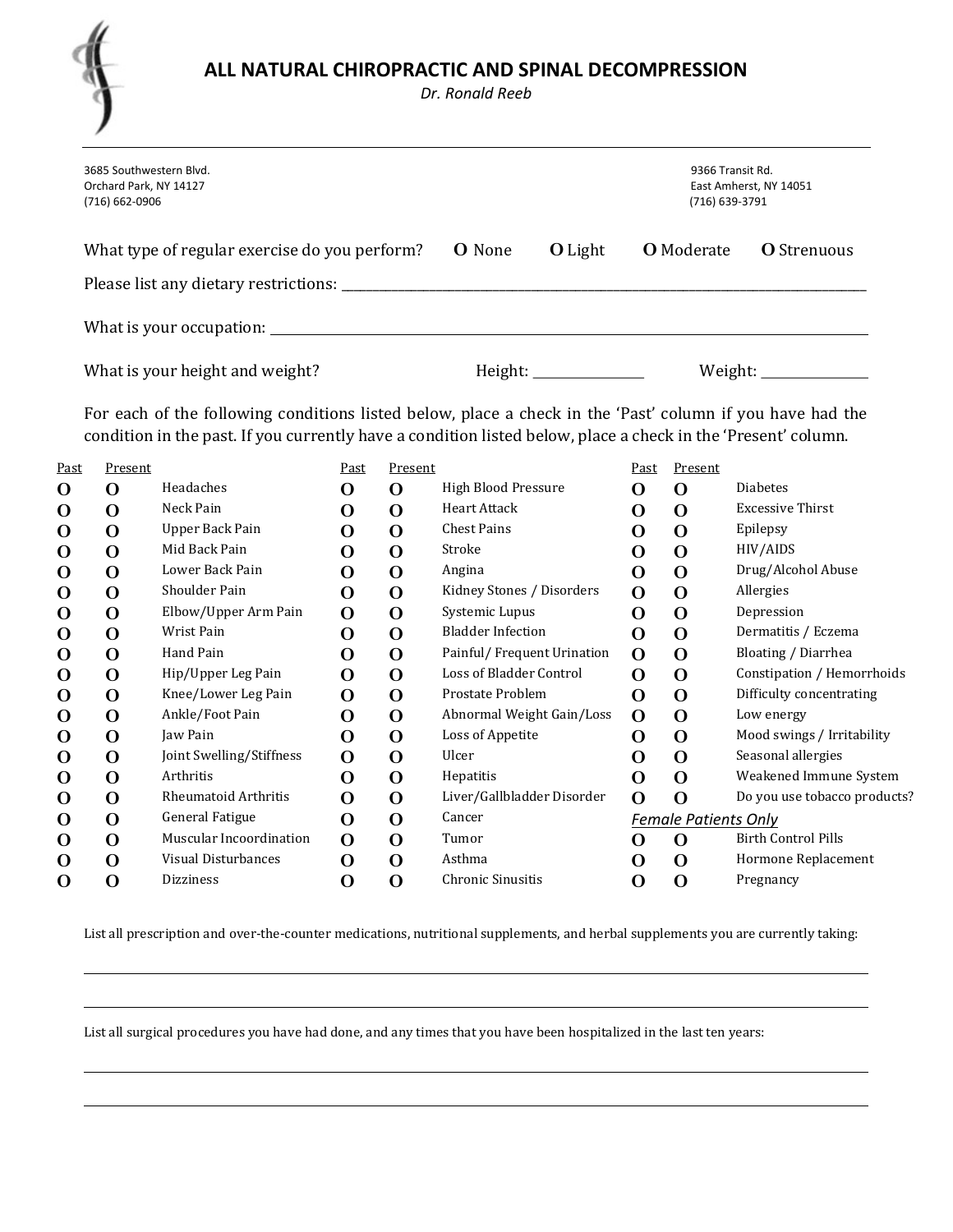Dr. Ronald Reeb

3685 Southwestern Blvd. 9366 Transit Rd. Orchard Park, NY 14127 East Amherst, NY 14051

(716) 639-3791

Please Indicate the Following Areas:

| B - Burning  | D – Dull Ache  | S – Sharp/Stabbing |
|--------------|----------------|--------------------|
| N – Numbness | $T - Tingling$ | P - Pins & Needles |



Patient Signature: \_\_\_\_\_\_\_\_\_\_\_\_\_\_\_\_\_\_\_\_\_\_\_\_\_\_\_\_\_\_\_\_\_\_\_\_\_\_\_\_\_\_\_\_\_\_\_\_\_\_\_\_\_\_\_\_ Date: \_\_\_\_\_\_\_\_\_\_\_\_\_\_\_\_\_\_\_\_\_\_\_\_\_\_\_\_\_\_\_

L

FOR OFFICE USE ONLY: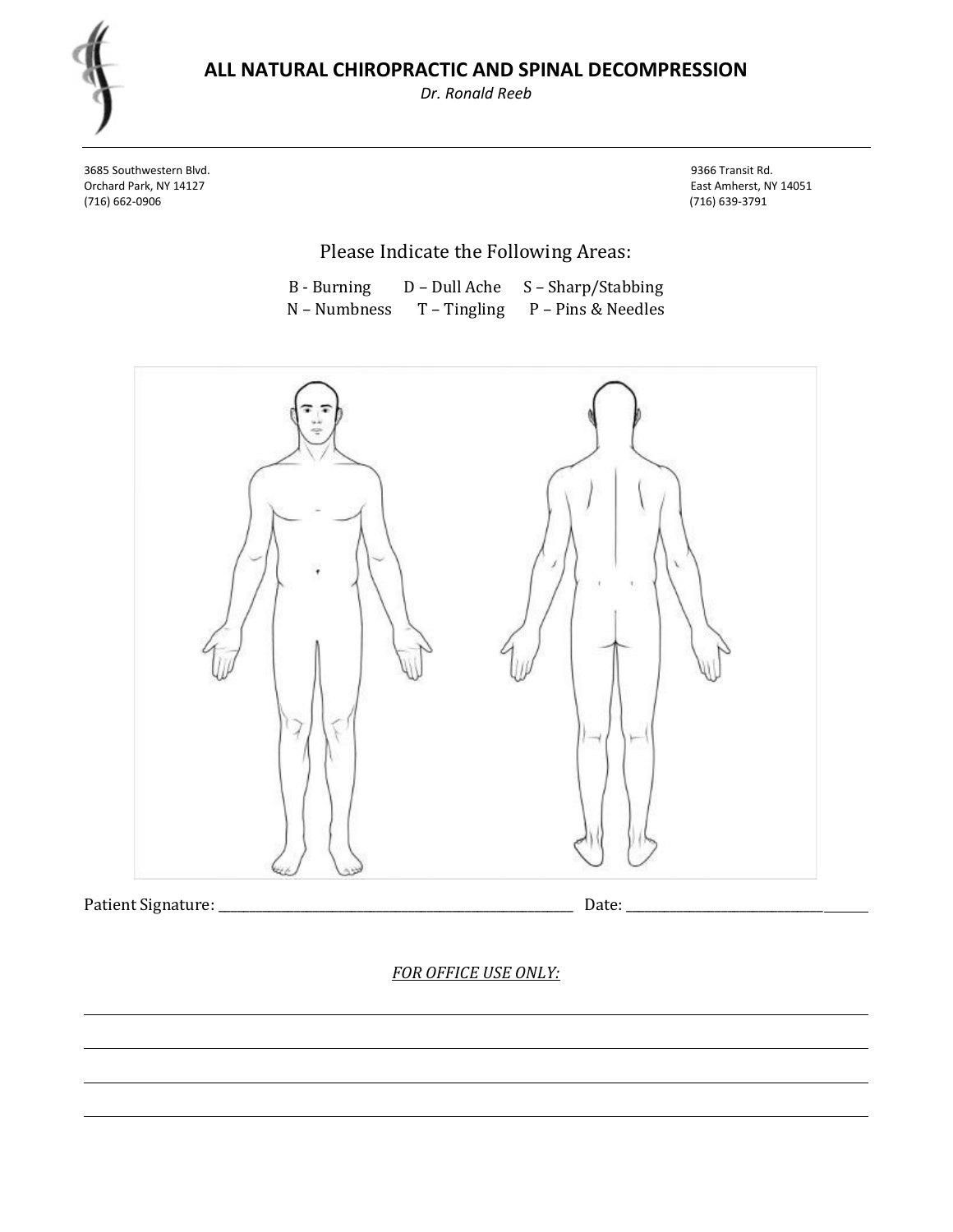Dr. Ronald Reeb

3685 Southwestern Blvd. 9366 Transit Rd. Orchard Park, NY 14127 East Amherst, NY 14051 (716) 662-0906 (716) 639-3791

#### CHIROPRACTIC INFORMED CONSENT TO TREAT

I hereby request and consent to the performance of chiropractic adjustments, cold laser therapy, hydromassage, massage chair and/or massage performed by a licensed massage therapist and other chiropractic procedure, including various modes of physical therapy and diagnostic x-rays, and any supportive therapies on me (or on the patient named below, for whom I am legally responsible) by the doctor of chiropractic indicated below and/or other licensed doctors of chiropractic and support staff who now or in the future treat me while employed by, working or associated with or serving as back-up for the doctor of chiropractic named below, including those working at the clinic or office listed below or any other office or clinic, whether signatories to this form or not.

I have had an opportunity to discuss with the doctor of chiropractic named below and/or with other office or clinic personnel the nature and purpose of chiropractic adjustments and procedures. I understand that results are not guaranteed.

I understand and am informed that, as in the practice of medicine and like all other health modalities, results are not guaranteed, and there no promise of cure. I further understand and am informed that, as in practice of medicine, the practice of chiropractic there are some risks of treatment, including, but not limited to, fractures, disc injuries, strokes, dislocations and sprains. I do not expect the doctor to be able to anticipate and explain all risks and complications, and wish to rely on the doctor to exercise judgment during the course of the procedure which the doctor feels at the time, based upon the facts known, is in my best interests.

I further understand that there are treatment options available for my condition other than chiropractic procedure. These treatment options include, but not limited to, self-administered, over-the-counter analgesics and rest; medical care with prescription drugs such as anti-inflammatories, muscle relaxants and painkillers; physical therapy; steroid injections; bracing; and surgery. I understand and have been informed that I have the right to a second opinion and to secure other options if I have concerns as to the nature of my symptoms and treatment options.

I have read, or have had read to me, the above consent. I have also had an opportunity to ask questions about its content, and by signing below I agree to the above-named procedure. I intend this consent form to cover the entire course of treatment for my present condition and for any future condition(s) for which I seek treatment.

| Name of Chiropractor Treating: | Dr. Ronald Reeb |
|--------------------------------|-----------------|
|--------------------------------|-----------------|

PATIENT SIGNATURE: \_\_\_\_\_\_\_\_\_\_\_\_\_\_\_\_\_\_\_\_\_\_\_\_\_\_\_\_\_\_\_\_\_\_\_\_\_\_\_\_\_\_\_\_\_\_\_\_\_\_\_\_\_\_\_\_\_\_\_ Date: \_\_\_\_\_\_\_\_\_\_\_\_\_\_\_\_\_\_\_\_\_\_\_\_\_\_\_\_

(or signature of parent / guardian if under 18)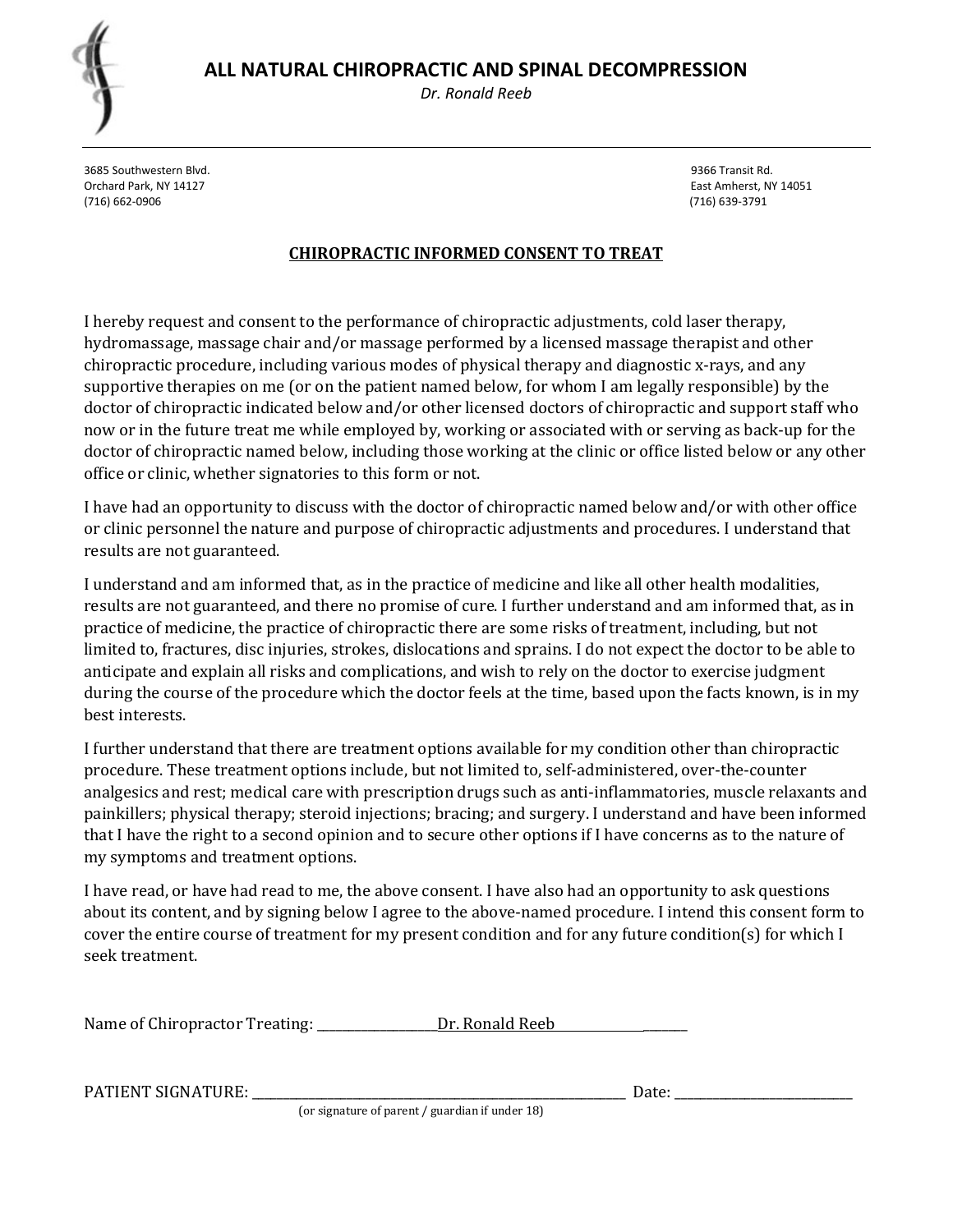Dr. Ronald Reeb

3685 Southwestern Blvd. 9366 Transit Rd. Orchard Park, NY 14127 East Amherst, NY 14051 (716) 662-0906 (716) 639-3791

#### General Release of Information

I hereby authorize any hospital, Physician or other person who has examined or attended me,

\_\_\_\_\_\_\_\_\_\_\_\_\_\_\_\_\_\_\_\_\_\_\_\_\_\_\_\_\_\_\_\_\_\_\_\_ to furnish to Dr. Ronald M. Reeb D.C., or a representative thereof, any and all information with respect to any illness, medical history, consultation, prescriptions or treatment and copies of all hospital or medical records. Further, I hereby authorize Dr. Ronald M. Reeb D.C., to release to authorized persons any and all records pertaining to my treatment in said clinic. A photostatic copy of this authorization shall be considered effective and valid as the original. It shall remain effective until I revoke it with written authorization for revocation.

Date:\_\_\_\_\_\_\_\_\_\_\_\_\_\_\_\_ Signed:\_\_\_\_\_\_\_\_\_\_\_\_\_\_\_\_\_\_\_\_\_\_\_\_\_\_\_\_\_\_\_\_\_\_\_\_\_\_\_\_\_\_\_\_

### Assignment of Benefits

I hereby assign all medical and/or surgical benefits, to include major medical benefits to which I am entitled, including Medicare, private insurance, and any other health plan to Dr. Ronald M. Reeb D.C. This assignment will remain in effect until revoked by me in writing. A photocopy of this assignment is to be considered as valid as the original. I understand that I am financially responsible for all charges whether or not paid by said insurance. I hereby authorize said assignee to release all information to secure payment.

Date: Signed: Signed:

#### Female Patients Only

This is to certify that to the best of my knowledge I am NOT pregnant and that Dr. Ronald M. Reeb D. C has my permission to take x-rays. Date of last menstrual cycle: \_\_\_\_\_\_\_\_\_\_\_\_\_\_\_\_\_\_\_\_

Date:\_\_\_\_\_\_\_\_\_\_\_\_\_\_\_\_ Signed:\_\_\_\_\_\_\_\_\_\_\_\_\_\_\_\_\_\_\_\_\_\_\_\_\_\_\_\_\_\_\_\_\_\_\_\_\_\_\_\_\_\_\_\_

#### Privacy Practice Acknowledgement

I acknowledge that I have received or viewed a copy of the All Natural Chiropractic HIPPA Privacy Notice.

Date:\_\_\_\_\_\_\_\_\_\_\_\_\_\_\_\_ Signed:\_\_\_\_\_\_\_\_\_\_\_\_\_\_\_\_\_\_\_\_\_\_\_\_\_\_\_\_\_\_\_\_\_\_\_\_\_\_\_\_\_\_\_\_